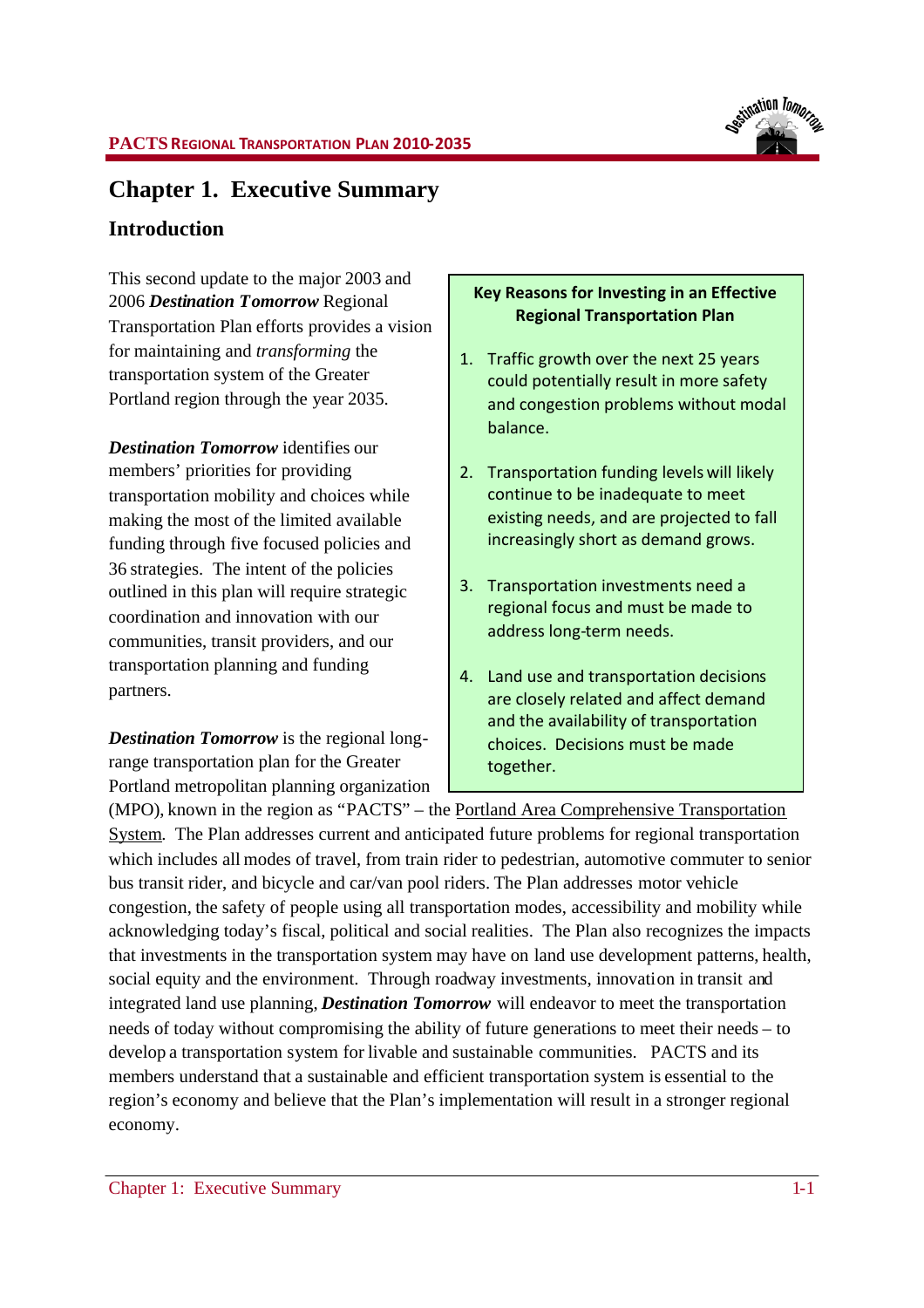

### **PACTS REGIONALTRANSPORTATION PLAN2010-2035**

### The *Destination Tomorrow* Plan:

- Emphasizes the planning and funding required to maintain and transform the current transportation system.
- Provides a framework for a future that values neighborhood and community character, quality of life, and livability.
- Understands that a growing percentage of people are choosing or relying on transit for their mobility needs and economic vitality.
- Continues to promote the expansion of infrastructure to enable transportation choices by bicycle, walking, car/van pooling, and transit to meet travel demand.
- Solidifies that land use planning is a major factor in determining where people live and where businesses locate, and requires coordinated decision making on transportation and land use planning and investments.

#### **Major** *Destination Tomorrow* **Elements**

- Defines a transportation vision, policies and strategies for the region;
- **Assesses present day transportation** and land use conditions, the trends that will define the region if conventional development continues, and the transportation choices to be made for a sustainable future;
- Evaluates and recommends opportunities to improve the safety, efficiency, and accessibility of the transportation system; and,
- Identifies priorities and a funding framework for the region.
- **IDED** Identifies major regional projects.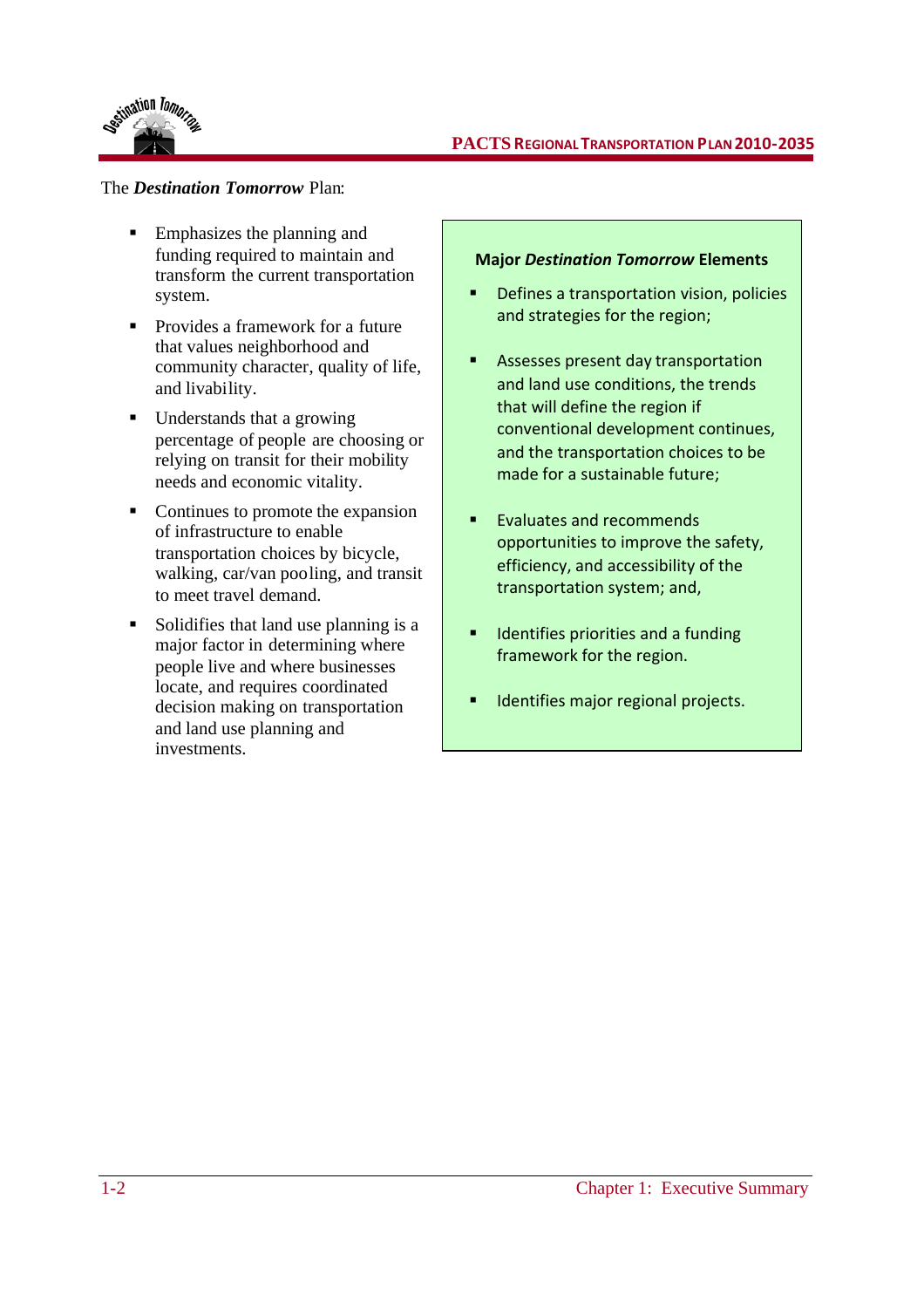

### **PACTS REGIONAL TRANSPORTATION PLAN 2010-2035**

## **PACTS – Organizational Overview**

PACTS has served as the regional transportation planning and federal funding organization (the federally mandated "metropolitan planning organization" or MPO) for the Greater Portland area since 1975. MPO's are formed for all urbanized areas with a core population of at least 50,000 people, and our MPO region has just under 200,000 residents. PACTS is composed of municipal, state and federal officials, representatives of regional planning and transit agencies, and interested citizens and businesses. PACTS oversees transportation studies, identifies needs and sets priorities for certain federal transportation funds available to the area.



#### **PACTS Functions**

- 1. Provides a continuous, coordinated and comprehensive transportation planning process for the greater Portland area.
- 2. Recommends to the MaineDOT the use of federal funding for certain road improvements, for public transportation operating subsidies and capital improvements, for pedestrian and bicycle facilities and for certain other transportation purposes in the PACTS area.
- 3. Performs and oversees transportation studies and policy analysis, and prepares a regional transportation plan.
- 4. Evaluates and approves proposed transportation improvement projects.
- 5. Provides a forum for interagency cooperation and collaborative decision-making, public input, the exchange of ideas and the exploration of innovative transportation concepts.
- 6. Monitors compliance with national air quality

*Destination Tomorrow* is an update of the Plan adopted in 2006 for the fifteen communities and seven transit providers that comprise PACTS:

**Biddeford, Cape Elizabeth, Cumberland, Falmouth, Freeport, Gorham, North Yarmouth, Old Orchard Beach, Portland, Saco, Scarborough, South Portland, Westbrook, Windham and Yarmouth.**

Transit Providers within the region:

**Casco Bay Island Transit District, Greater Portland Transit District (METRO), Northern New England Passenger Rail Authority (NNEPRA operates Amtrak Downeaster train service), Shuttlebus/ZOOM, South Portland Bus Service, the Regional Transit Provider (RTP), and York County Community Action Corporation (YCCAC)**

Chapter 1: Executive Summary 1-3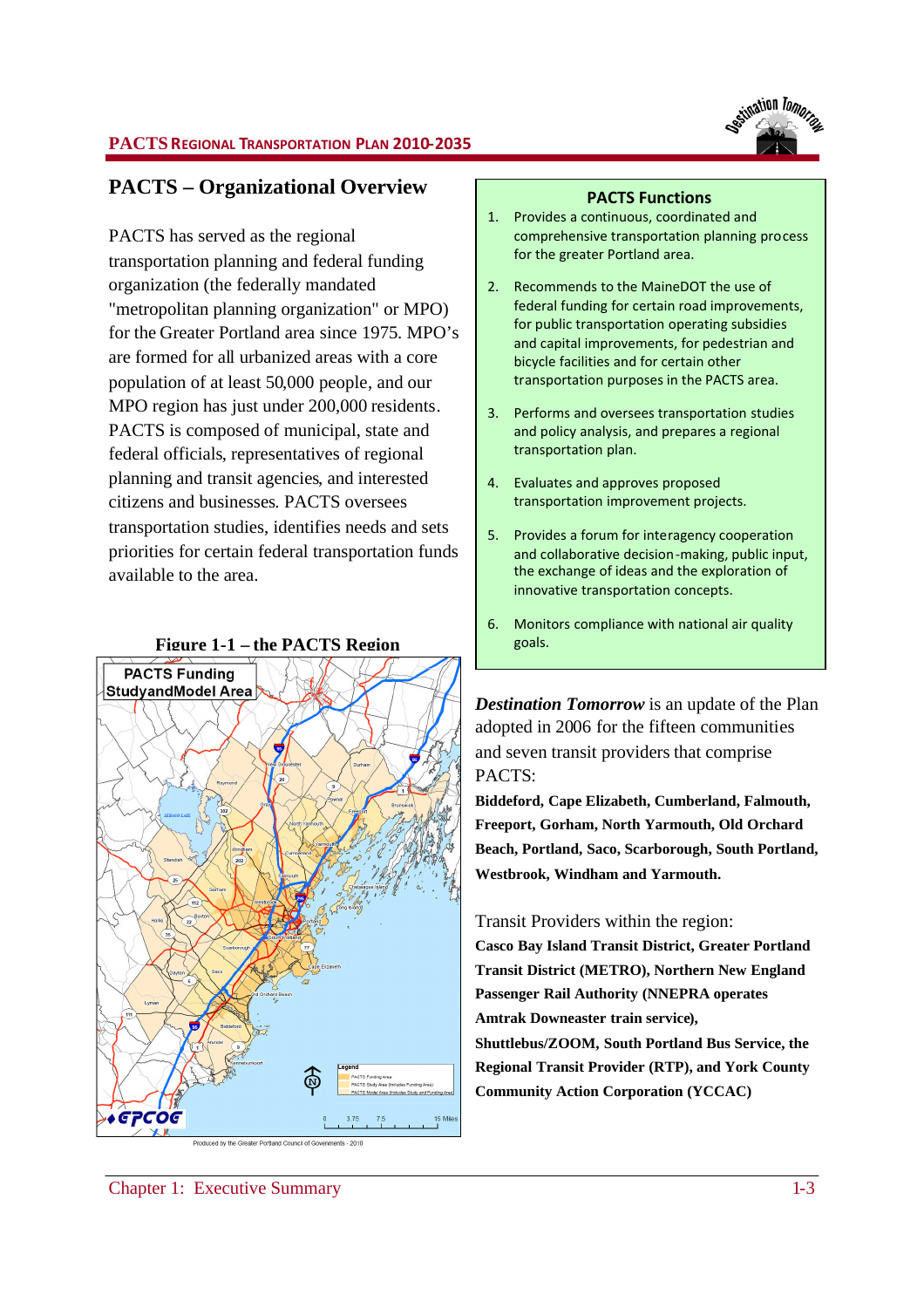

## **Vision Statement and Policies**

The development of *Destination Tomorrow* followed a performance-based transportation planning process. The cornerstones of this process are:

- Identifying a desired end state  $-$  a Vision  $-$  and policies for the transportation system.
- Identifying needs and potential alternatives.
- Evaluating alternatives to meet those needs based on a set of performance measures. (2006)
- Selecting courses of action that best meet the needs in conformance with the established Vision.

The Vision Statement provided the foundation for the development of *Destination Tomorrow's* Policies. The Policies underpinned the development of the Plan's strategies and recommendations. The Policies also play an instrumental role in the decisions regarding which transportation projects are funded by PACTS. The *Destination Tomorrow* Policies are listed in the two boxes that follow.

## **Destination Tomorrow Vision Statement**

The PACTS Regional Transportation System will:

Provide efficient and cost-effective mobility for the region's citizens and goods; and promote/advance economic vitality/activity;

Provide multi-modal access to, and throughout the entire PACTS region through a fully developed and well maintained transportation system;

Consider and promote public safety of all modes;

Enhance environmental quality and quality of life;

Actively complement land use decisions that promote compact development; preserve community character and retain open space; and

Reflect the policies and values of the PACTS communities.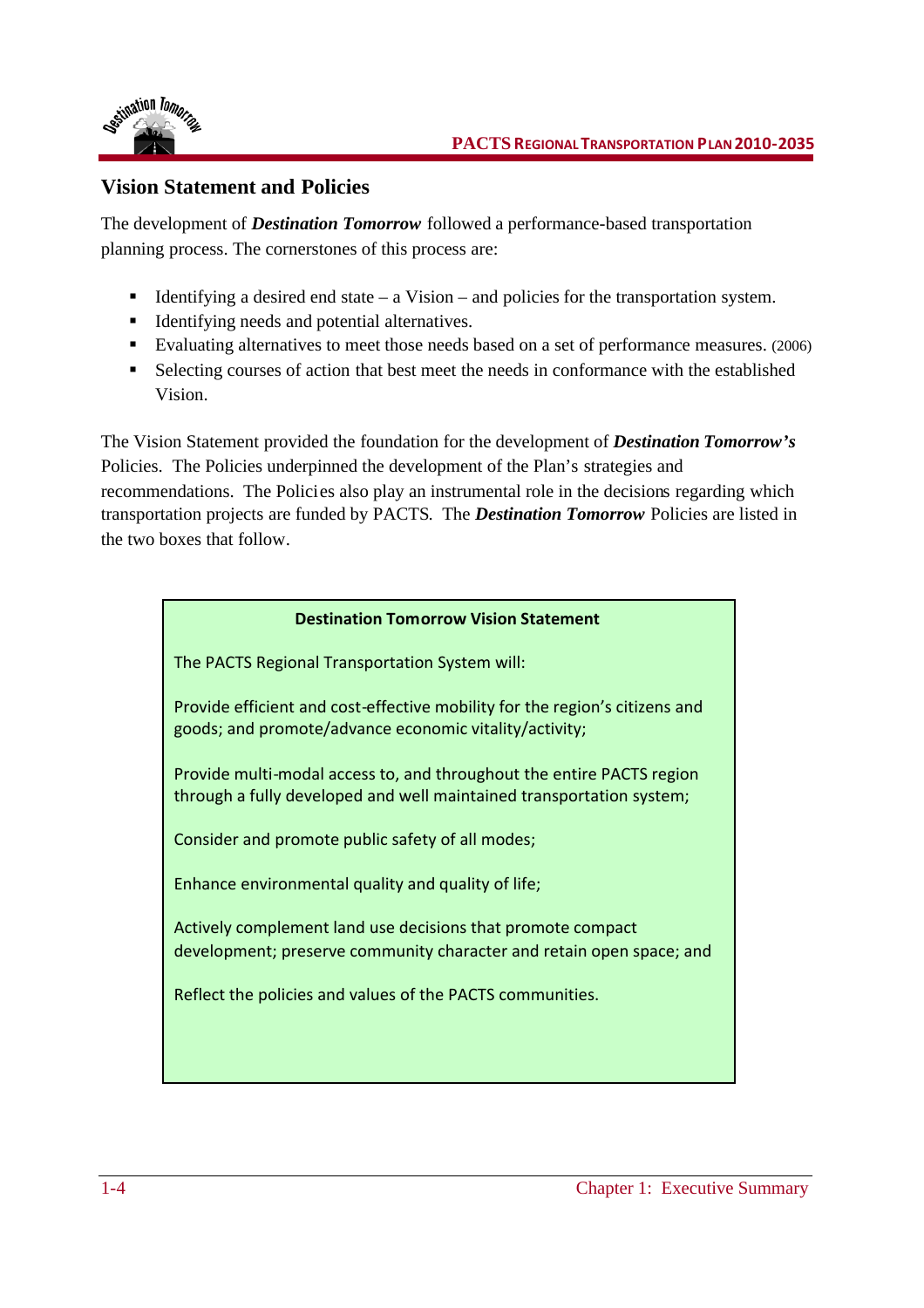

## *Destination Tomorrow Policies*

### **Policy 1: Regional Focus**

– Prioritize a regional approach to transportation and land use planning and decision making founded on effective communication and management of regional resources in agreement with our other policies.

### **Policy 2: Maintaining and Transforming the Transportation System**

– Maintain and improve Mobility, Safety, and Accessibility of existing infrastructure while improving and completing infrastructure and services to accommodate nonmotorized vehicular modes in the appropriate places.

### **Policy 3: Economic Development**

– Enhance regional prosperity through support for the economic vitality of existing business and for economic development opportunities that are efficiently located based on the availability of transportation in mixed use and compactly developed areas.

#### **Policy 4: Transportation-Land Use Connection**

– Strengthen the connection between land use, transportation and community livability in the planning process.

### **Policy 5: Environmental Quality and Energy Conservation**

– Protect and improve the human and natural environments including natural and cultural resources, air and water quality, and prepare and be proactive for the most likely impacts of climate change. Make transportation improvements that use more energy efficient transportation options, low and non-polluting modes such as transit, and/or reduce harmful pollutants associated with transportation.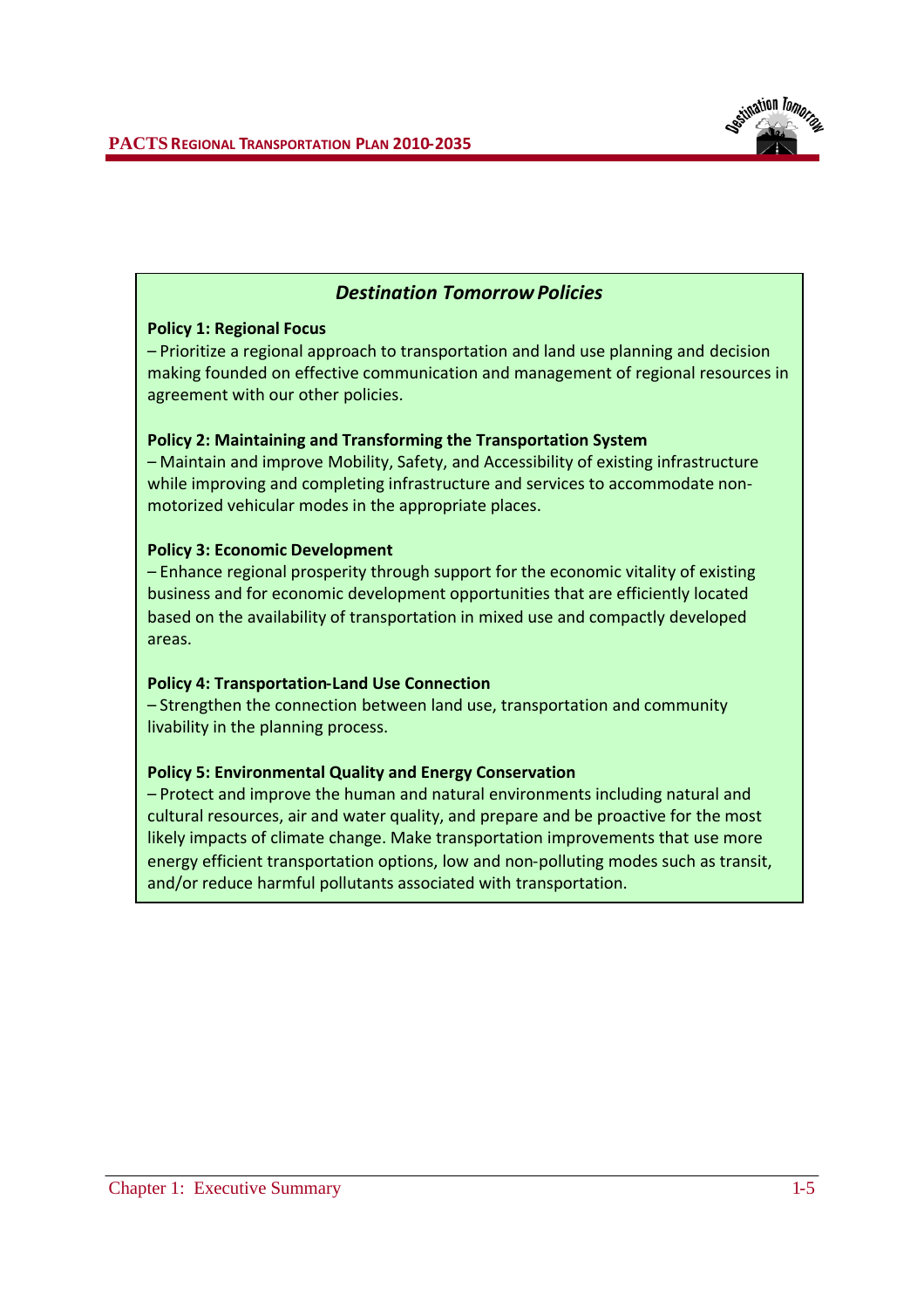

# **Key Findings: Present Conditions, Trends and Future Choices**

Several key findings emerged from the analysis of present conditions related to transportation and land use as well as their past and future trends. In conjunction with the Vision Statement and Policies, these findings helped to guide the development of the Plan's recommendations and strategies.

## **Identifying the Major Changes Affecting the Greater Portland Region**

At their preliminary meeting, the Update Committee identified a number of changes in categorical areas which had potential implications for the transportation system. Later significant implications would be evaluated to see if strategies needed to be updated, revised, or added to the PACTS Regional Transportation Plan. Staff added its own suggestions to the list, and input was solicited from the PACTS Planning Committee expanding the identified changes:

## **Federal:**

Livable and Sustainable Communities Partnership Pedestrian and Bike-friendly U.S. DOT policy Increasingly inadequate transportation funding

## **State:**

Maine's rule under the updated Sensible Transportation Policy Act (STPA) The Gorham East-West Corridor Feasibility Study – Land Use and Transportation State and Regional Rail planning Rail Freight and Ports Amtrak Downeaster Expansion: train service north to Freeport and Brunswick Regional Transit: Increasing demand and inadequate financial support Portland Jetport Expansion Transportation Demand Management TDM – planning Increasingly inadequate transportation funding

## **Demographic:**

Transportation needs of older and younger people Energy Use and Transportation Health and Transportation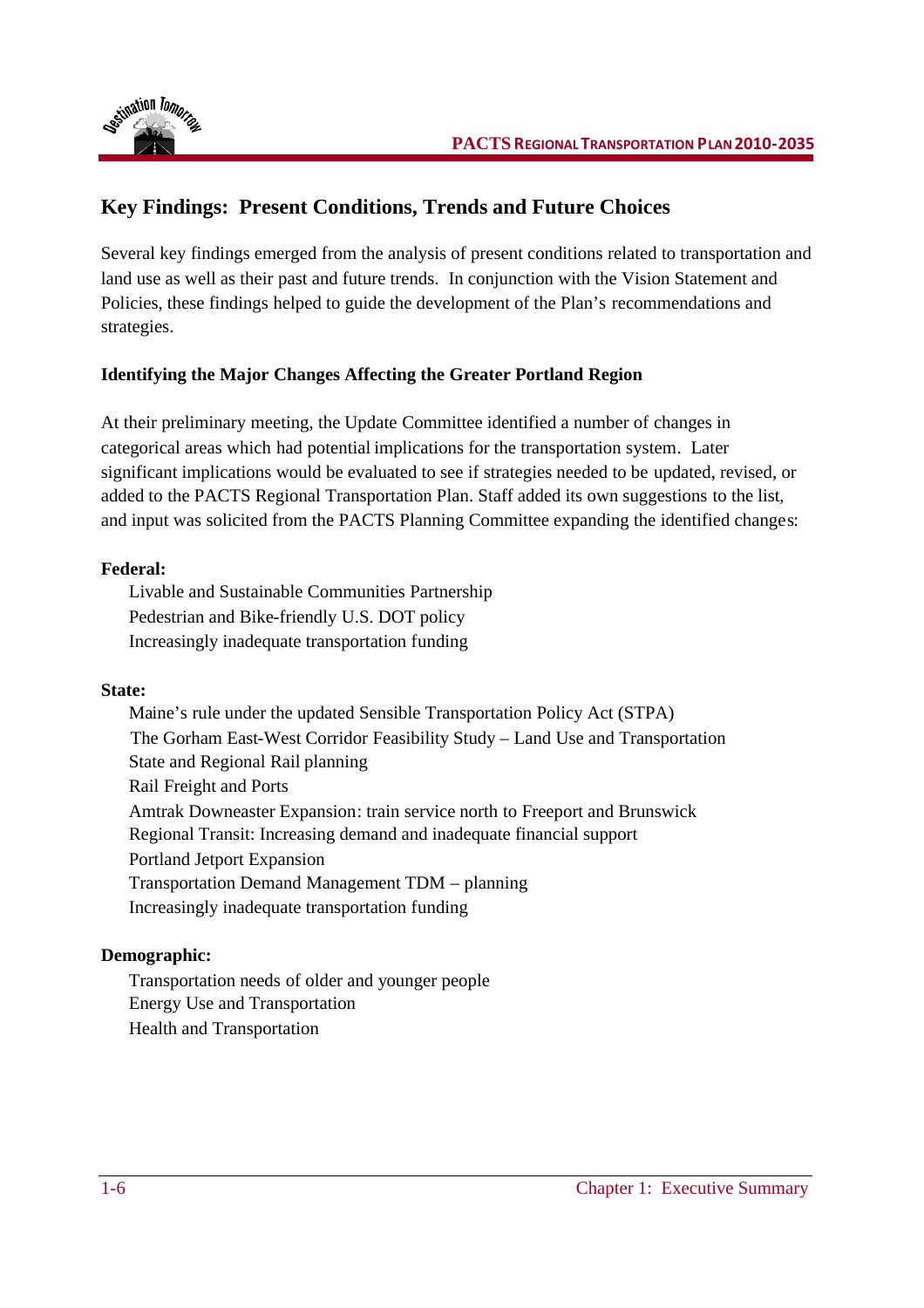## *Destination Tomorrow* **Strategies**

*Destination Tomorrow* includes a comprehensive set of 36 strategies that are the most prudent and practical response to the transportation challenges facing the PACTS region. Many of the Plan's strategies are recommendations for action to be coordinated through PACTS with member municipalities, transit providers, and transportation agencies.

Development of the strategies was guided by the realization that future decisions about transportation investments and policies need to be considered in a larger, long-term context. The PACTS members, in using the Vision Statement, and Policies to develop the Plan's strategies, realized that their lack of mutual exclusivity would require trade-offs amongst the policies during the implementation of *Destination Tomorrow*.

## **Key Findings**

- Significant traffic congestion and safety problems currently exists, including incompatible, insufficient, infrastructure to accommodate all modes (transit, bicyclist, pedestrian,motor vehicle). Congestion and modal conflicts will worsen if current development patterns and practices, and historic investment trends continue.
- Transportation issues are regional in nature and require a concerted and coordinated multi-jurisdictional response to resolve.
- The gap between transportation needs and available funding resources is large and will continue to widen.
- There is significant support for expanded transit service throughout the region, and especially among younger and older residents. Ridership is increasing on inter-city bus, demand-response bus and air transportation services, and has recently been increasing on local bus service. Passenger transportation and transit still accounts for a relatively small percentage of all trips in the region, but is increasing. Many areas in PACTS are not accessible by transit.
- The Gorham East-West Corridor Feasibility Study has demonstrated that through the coordinated planning of land use, transit, and roadway improvements, economic growth can be managed while providing improved mobility and increased transportation choice for all modes while protecting neighborhoods and the attractiveness of our communities.

In collaboration with the Maine Department of Transportation (MaineDOT) and the Maine Department of Environmental Protection (MaineDEP), an air conformity analysis was performed for the *Destination Tomorrow* Plan as required. The inputs were provided by PACTS. The air conformity analysis was conducted by the MaineDEP and the MaineDOT, in coordination with PACTS' travel model demand consultant. The analysis was performed for a target out-year of 2035. The results of the analysis are published in a separate document as an addendum to this Plan.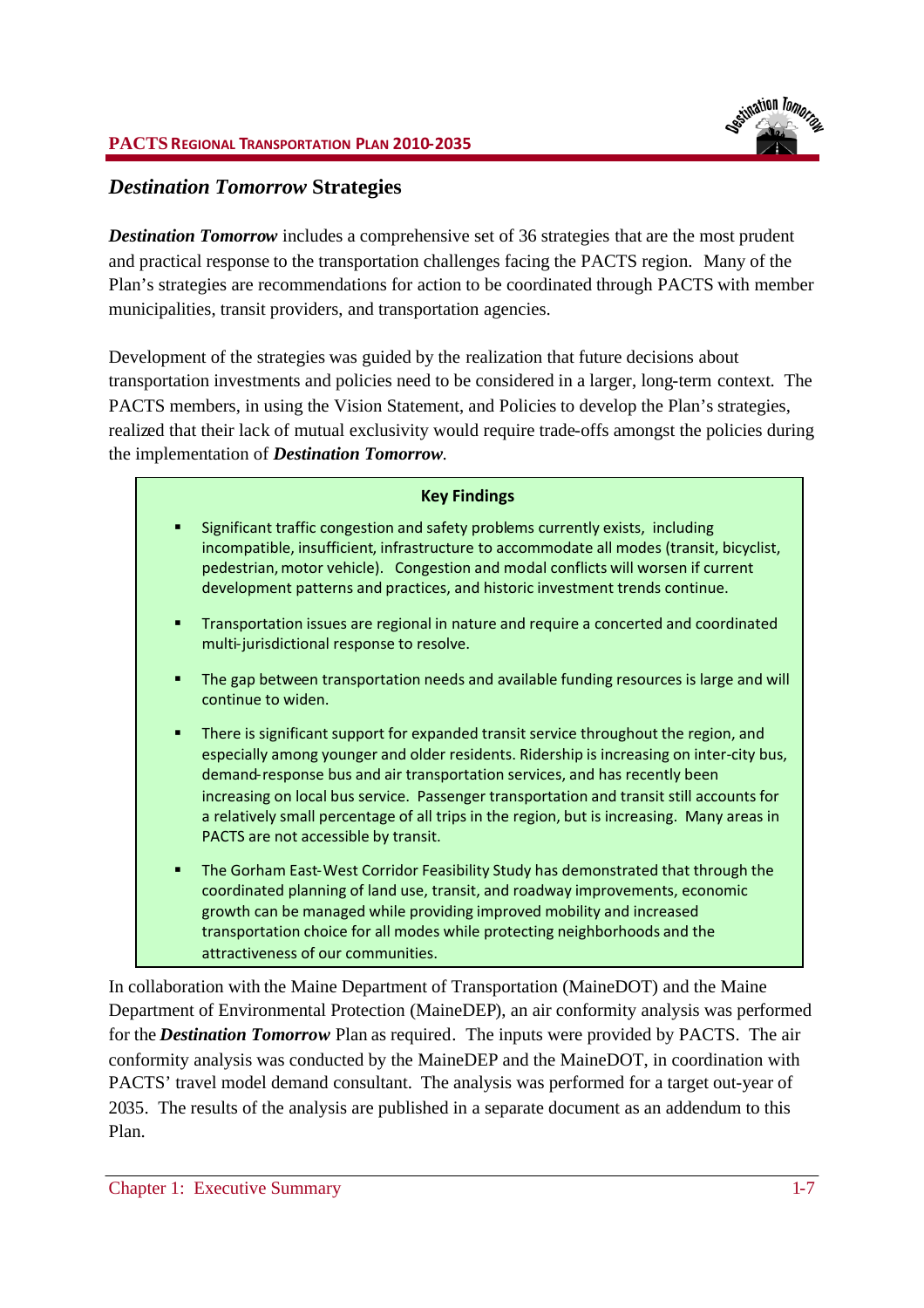

## **PACTS REGIONALTRANSPORTATION PLAN2010-2035**

| <b>Destination Tomorrow 2010 Policies and Strategies</b>                                                                                                                                                                                             |         |                                                                                                                                                                                                                                                                                                                                                                                                                                    |                            |  |
|------------------------------------------------------------------------------------------------------------------------------------------------------------------------------------------------------------------------------------------------------|---------|------------------------------------------------------------------------------------------------------------------------------------------------------------------------------------------------------------------------------------------------------------------------------------------------------------------------------------------------------------------------------------------------------------------------------------|----------------------------|--|
| Note: The 2006 Plan had 88 Strategies. The Update Committee decided that while most of the 88 strategies are still worthwhile, the 2010 Update should focus on the top-priority                                                                      |         |                                                                                                                                                                                                                                                                                                                                                                                                                                    |                            |  |
| strategies. This has resulted in 4 brand new strategies, and a total of 36 priority strategies.                                                                                                                                                      |         |                                                                                                                                                                                                                                                                                                                                                                                                                                    |                            |  |
|                                                                                                                                                                                                                                                      | NEW or  |                                                                                                                                                                                                                                                                                                                                                                                                                                    | NEW or                     |  |
| <b>Policy 1: Regional Focus</b><br>Prioritize a regional approach to transportation and land use<br>planning and decision making founded on effective<br>communication and management of regional resources in<br>agreement with our other policies. | changed | <b>Policy 3. Economic Development</b><br>Enhance regional prosperity through support for the<br>economic vitality of existing business and for economic<br>development opportunities that are efficiently located based<br>on the availability of transportation in mixed use and<br>compactly developed areas.                                                                                                                    | changed                    |  |
| Strategy 1. Develop New Funding Mechanisms                                                                                                                                                                                                           | $\star$ | Strategy 18. Gateway connectivity and linkages                                                                                                                                                                                                                                                                                                                                                                                     | $\ast$                     |  |
| Strategy 2. Data Collection<br>Strategy 3. Multiple Municipality Projects Connecting Land Use                                                                                                                                                        |         | Strategy 19. Seamless Transfers                                                                                                                                                                                                                                                                                                                                                                                                    |                            |  |
| and Transportation                                                                                                                                                                                                                                   | $\pm$   | Strategy 20. Arterial Program                                                                                                                                                                                                                                                                                                                                                                                                      | $\ast$                     |  |
| Policy 2. Maintaining and Transforming the Transportation                                                                                                                                                                                            |         | Strategy 21. Access Management                                                                                                                                                                                                                                                                                                                                                                                                     |                            |  |
| Svstem                                                                                                                                                                                                                                               |         | Strategy 22. Hubs and Services                                                                                                                                                                                                                                                                                                                                                                                                     |                            |  |
| Maintain and improve Mobility, Safety, and Accessibility of<br>existing infrastructure while improving and completing<br>infrastructure and services to accommodate non-motorized<br>vehicular modes in the appropriate places.                      |         | Strategy 23. Intercity Bus and Rail Service                                                                                                                                                                                                                                                                                                                                                                                        |                            |  |
| Strategy 4. Intersections Policy                                                                                                                                                                                                                     | $\ast$  | <b>Policy 4. Transportation-Land Use Connection</b>                                                                                                                                                                                                                                                                                                                                                                                |                            |  |
| <b>Signal Coordination</b><br>Strategy 5.                                                                                                                                                                                                            | $\ast$  | Strengthen the connection between land use, transportation<br>and community livability in planning process.                                                                                                                                                                                                                                                                                                                        |                            |  |
| Strategy 6.<br>Roadway Connection                                                                                                                                                                                                                    |         | Strategy 24. Local Studies                                                                                                                                                                                                                                                                                                                                                                                                         | $\ast$                     |  |
| Strategy 7. Travel Demand Management                                                                                                                                                                                                                 | $\ast$  | Strategy 25. Regional Models                                                                                                                                                                                                                                                                                                                                                                                                       |                            |  |
| Strategy 8. High Crash Locations                                                                                                                                                                                                                     |         | Strategy 26. Transportation Project Land Use Policy                                                                                                                                                                                                                                                                                                                                                                                |                            |  |
| Strategy 9. Increase Transit                                                                                                                                                                                                                         |         | Strategy 27. Transit Oriented Development                                                                                                                                                                                                                                                                                                                                                                                          | $\ast$                     |  |
| Strategy 10. Transit Coordination                                                                                                                                                                                                                    | $\ast$  | Strategy 28. Transportation Investment Areas                                                                                                                                                                                                                                                                                                                                                                                       |                            |  |
| Strategy 11. Bus Rapid Transit Service                                                                                                                                                                                                               |         | Strategy 29. Context Sensitive Design Principles                                                                                                                                                                                                                                                                                                                                                                                   |                            |  |
| Strategy 12. Sidewalks and Connect Pedestrian Activity Zones                                                                                                                                                                                         | $\ast$  | Strategy 30. Traffic Calming                                                                                                                                                                                                                                                                                                                                                                                                       | $\ast$                     |  |
| Strategy 13. Bicycle Plans                                                                                                                                                                                                                           |         | <b>Policy 5: Environmental Quality and Energy Conservation</b>                                                                                                                                                                                                                                                                                                                                                                     |                            |  |
| Strategy 14. Collector Roads Preservation                                                                                                                                                                                                            | $\ast$  | Make transportation improvements that use more energy<br>efficient transportation options, low and non-polluting<br>modes such as transit, and/or reduce harmful pollutants<br>associated with transportation. Protect and improve the<br>human and natural environments including natural and<br>cultural resources, air and water quality, and prepare and<br>be proactive for the <i>most likely</i> impacts of climate change. |                            |  |
| Strategy 15. Arterials Roads Program                                                                                                                                                                                                                 | $\ast$  | Strategy 31. Support GO Maine Program                                                                                                                                                                                                                                                                                                                                                                                              |                            |  |
| Strategy 16. I-295 and the Maine Turnpike                                                                                                                                                                                                            | $\ast$  | Strategy 32. Transit to Park and Ride Lots                                                                                                                                                                                                                                                                                                                                                                                         | $\ast$                     |  |
| Strategy 17. Capacity Expansion for an Aging and Special Needs                                                                                                                                                                                       |         |                                                                                                                                                                                                                                                                                                                                                                                                                                    |                            |  |
| Population                                                                                                                                                                                                                                           | $\ast$  | Strategy 33. Maine Clean Communities Program<br>Strategy 34. Ecosystem Integrity                                                                                                                                                                                                                                                                                                                                                   | $\approx$<br>$\frac{1}{2}$ |  |
|                                                                                                                                                                                                                                                      |         | Strategy 35. Travel Demand Strategies                                                                                                                                                                                                                                                                                                                                                                                              |                            |  |
|                                                                                                                                                                                                                                                      |         | Strategy 36. Linkages to Natural Areas                                                                                                                                                                                                                                                                                                                                                                                             |                            |  |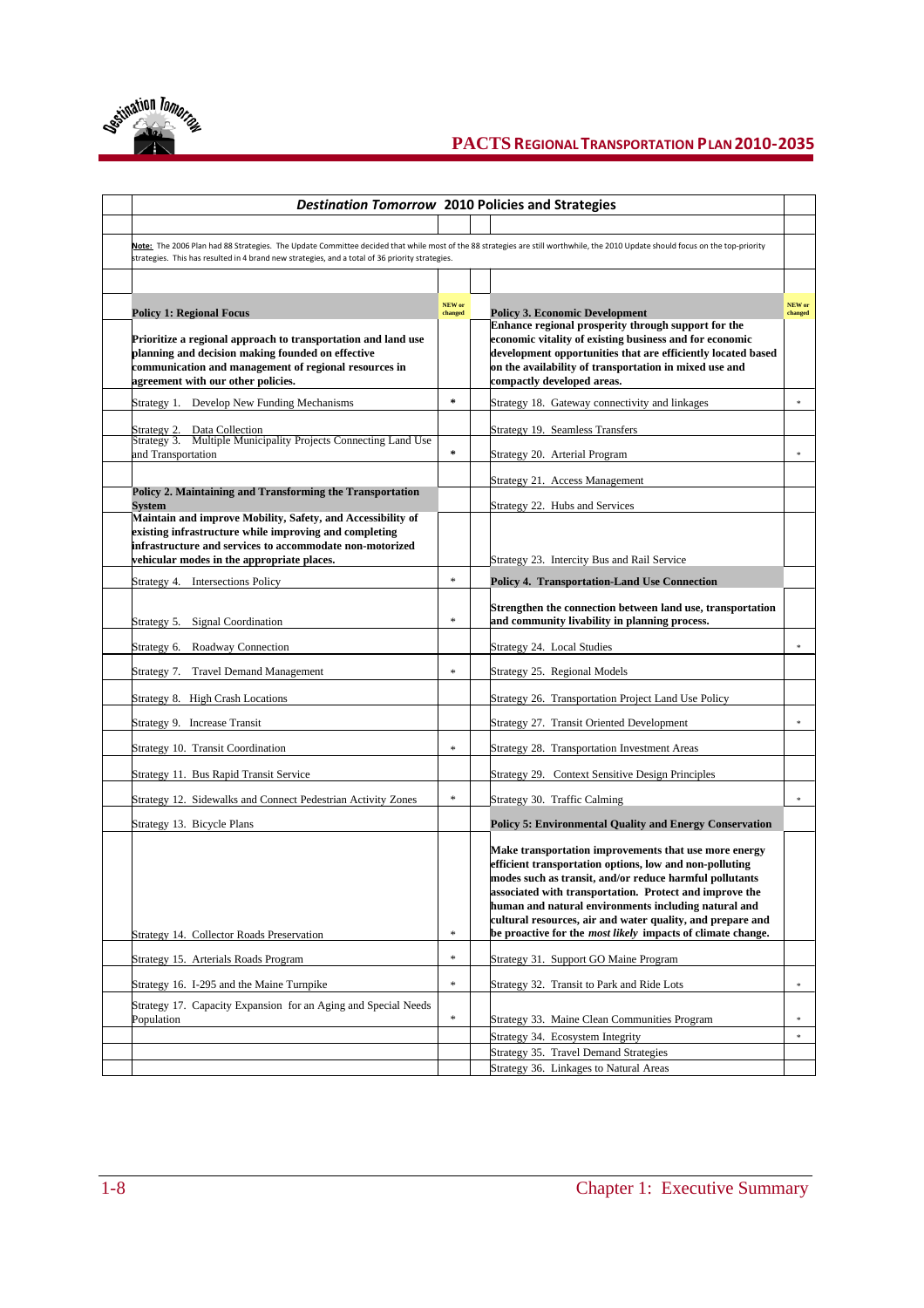### **PACTS REGIONAL TRANSPORTATION PLAN 2010-2035**

## **Implementation**

Implementation of the *Destination Tomorrow* strategies will require an increased level of regional coordination and collaboration by PACTS members, the FHWA and FTA, and funding partners such as the MaineDOT and the Maine Turnpike Authority. In each community, the city and town councils, planning boards, planning and engineering staff, economic development staff and committees, businesses and residents will need to be active participants in the process.

Key to the successful implementation of *Destination Tomorrow* will be a continued dialogue that includes the following challenges to implementation:

**PACTS communities can best address regional transportation problems collaboratively.**

**Transit's role in addressing current and future mobility problems is growing and requires an increased investment.**

**Solutions that address existing problems AND projected future needs require priority investments.**

**PACTS funds are most efficiently used by following these policies and strategies for transportation investments coupled with appropriate adjacent land uses that preserve those investments.**

**Short-term and long-term approaches to managing or reducing congestion while avoiding sprawl requires the coordination of PACTS, its members, and its transportation funding partners.**

This list is by no means the limits of our challenges. It does however provide focus for implementing actions within the Plan that produce results as efficiently and productively as possible.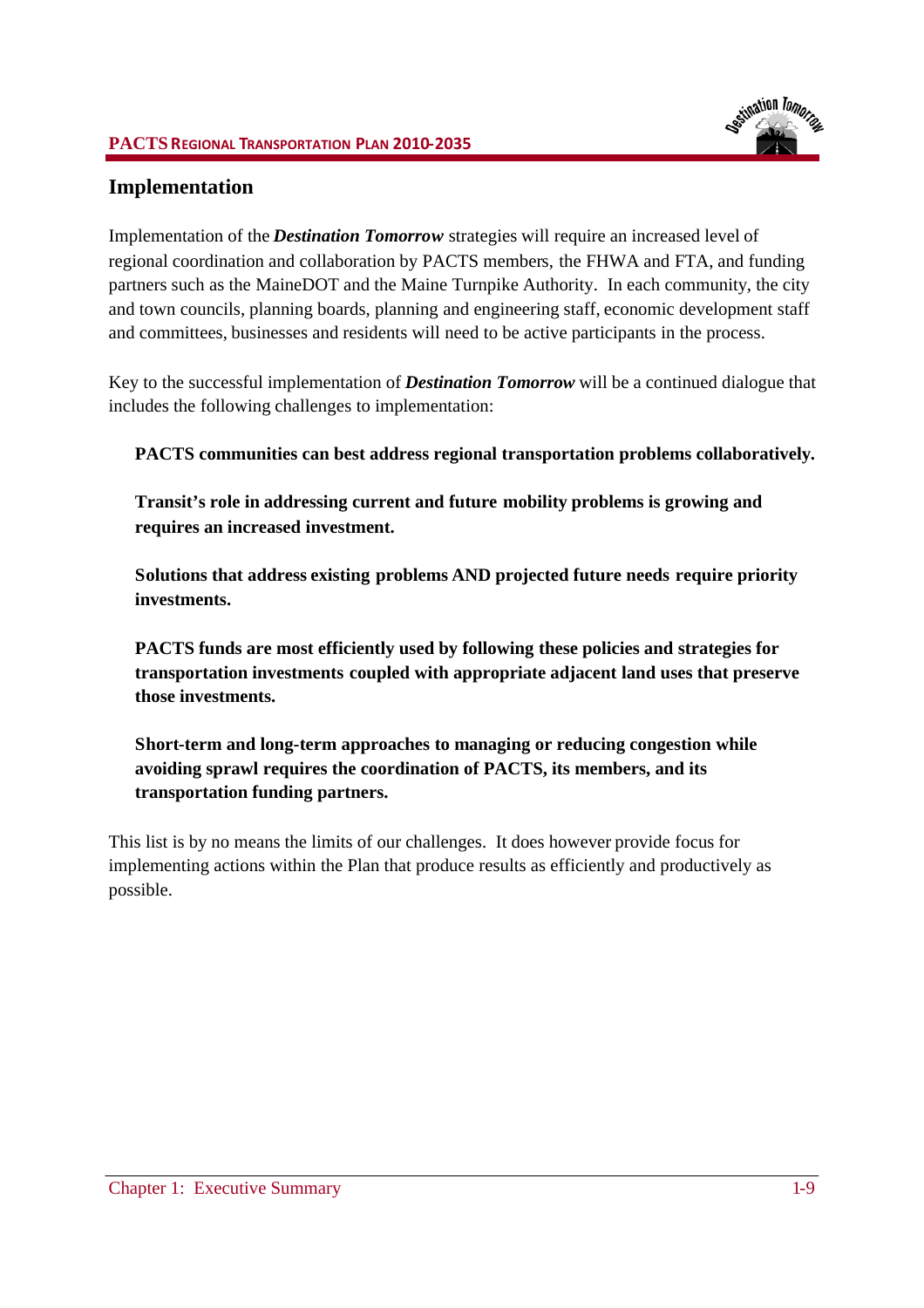

## **Funding and Implementation**

Securing the funds needed to meet the region's identified transportation needs may be the biggest challenge facing local, regional, state and federal decision-makers as *Destination Tomorrow* is implemented. Figure 1-2 highlights the extent of this challenge  $- a 20$ -year potential \$978 million gap between the Plan's identified needs of \$1.484 billion and anticipated funding of \$506 million. The total amount of anticipated funding is less than half the total amount needed to fully realize the Vision of *Destination Tomorrow*.

In light of this funding situation, an ad hoc PACTS subcommittee was formed in early 2006 to work with the Legislature, the Maine Congressional Delegation, the MaineDOT and the Maine Turnpike Authority to seek additional funding. The subcommittee worked with a focus on a major Congressional Appropriations request (earmarks) for the 2009 Reauthorization of federal transportation legislation. As of late 2010, Congress had not taken up a new authorization bill and funding continues under a continuing resolution. With nearly 20 percent of Maine's population living in the PACTS region, PACTS members should have a strong voice in Augusta and in Washington when seeking the funds necessary to fully implement *Destination Tomorrow.*





**Table 1-1** on the next page presents a summary of the *Destination Tomorrow* 20-year needs analysis and investment priorities. The table is organized according to three concepts that are based on *Destination Tomorrow*'s Five Policies: maintaining and transforming the existing system; enhancing the system for the purposes of community livability and economic development/redevelopment; and new capacity. See Chapter 6 for details on this table.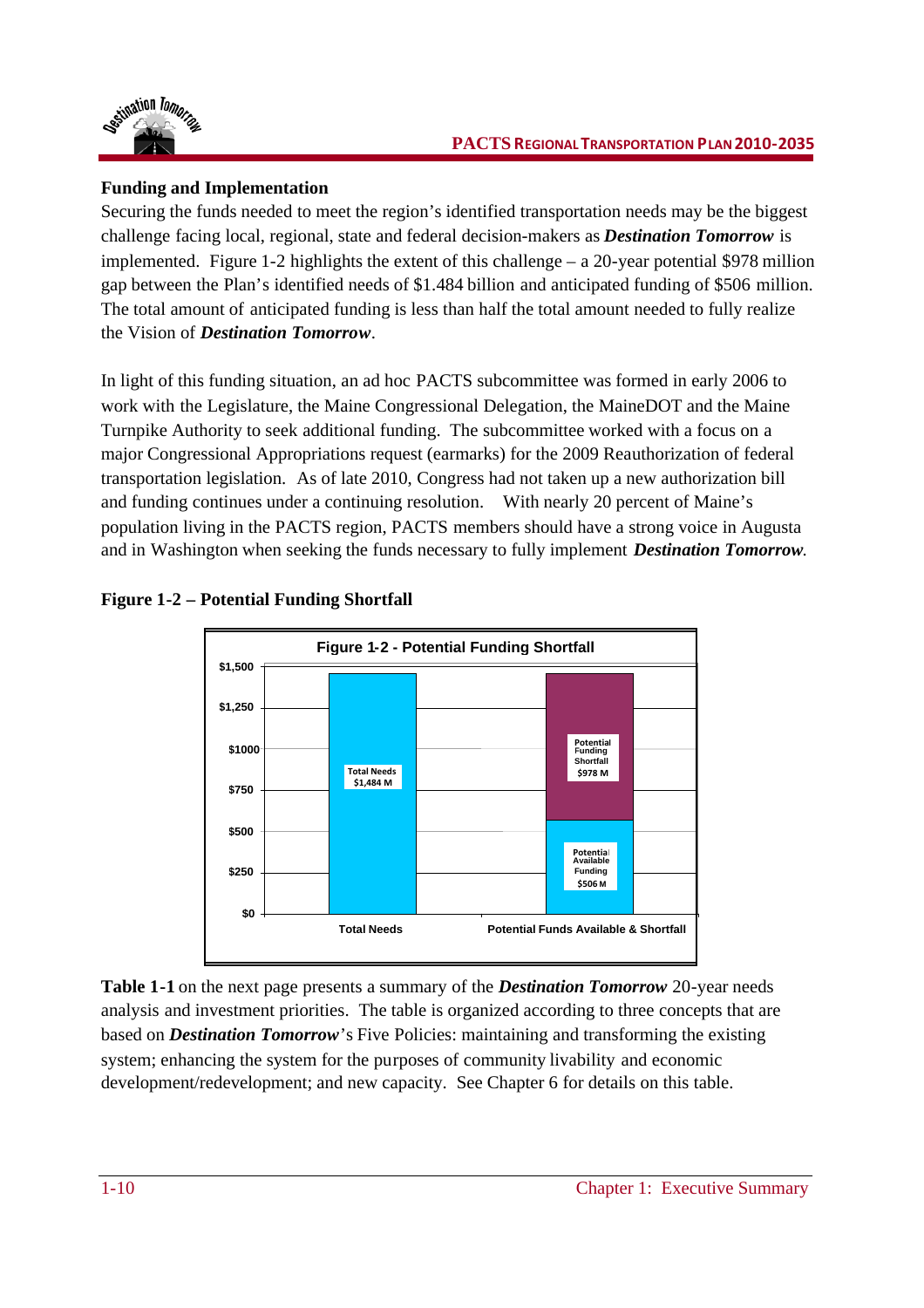

# **Table 1-1**

## **20-Year Capital Needs Estimate for 2035 PACTS Plan Update**

Amounts are in **millions of constant dollars.**

The 10 biennia in the 2010 Plan will begin with the 2012/2013 biennium.

|              |                                                                                     | 2010          |
|--------------|-------------------------------------------------------------------------------------|---------------|
|              |                                                                                     | Plan          |
| Principles   | Action                                                                              | Amount        |
| Maintain     | Preserve region's collector roads                                                   | \$300         |
| Maintain     | Preserve region's arterials and I-295                                               | \$100         |
| Maintain     | Maintain existing transit infrastructure                                            | \$140         |
| Maintain     | Address critical intersections                                                      | \$60          |
| Maintain     | Improve access management<br>Turnpike bridges, paving, and build                    | \$10          |
| Maintain     | climbing lane                                                                       | \$101         |
| Maintain     | Turnpike interchange improvements                                                   | \$28          |
| Maintain     | Establish Turnpike regional toll system*                                            | \$31          |
| Maintain     | Electronics (ITS) strategies                                                        | 517           |
|              | Subtotal                                                                            | \$787         |
|              | Arterial<br>investment/enhancement                                                  |               |
| Community    |                                                                                     | \$50          |
| Community    | Bicycle and pedestrian systems                                                      | \$10          |
| Community    | <b>Active Transportation Proposal</b>                                               | \$40          |
| Community    | Tri-Community 2010 Plan<br>Portland's 2009 Peninsula Transit Plan                   | \$30          |
| Community    | (short term)                                                                        | \$40          |
| Community    | Portland Franklin Street Plan (2011)                                                | \$20          |
| Community    | Scarborough's 2005 Transportation Plan                                              | \$50          |
|              | Subtotal                                                                            | \$240         |
|              | <b>Gorham East West Transit</b>                                                     |               |
| Add capacity | Expansion                                                                           | \$20          |
|              | Gorham East West Near Term                                                          | \$20          |
| Add capacity | Highways<br>Gorham East West Long Term                                              |               |
| Add capacity | Highways                                                                            | \$100         |
|              | Other major regional highway                                                        |               |
| Add capacity | corridors                                                                           | \$75          |
|              | More buses for increased service<br>frequency and                                   | \$15          |
| Add capacity |                                                                                     |               |
|              | for bus service area expansion<br>Passenger rail services to Brunswick and Yarmouth | \$25          |
| Add capacity | I-295 MaineDOT safety and capacity                                                  |               |
| Add capacity | improvements                                                                        | \$35          |
|              | Widen/modernize Turnpike                                                            |               |
| Add capacity | from Exit 44 to 48                                                                  | \$67          |
| Add capacity | Turnpike add interchanges (if                                                       | \$30          |
|              | warranted)<br>New connector streets                                                 | \$40          |
| Add capacity |                                                                                     |               |
| Add capacity | Freight system investments<br>Subtotal                                              | \$30<br>\$457 |
|              |                                                                                     |               |

**Total \$1,484M**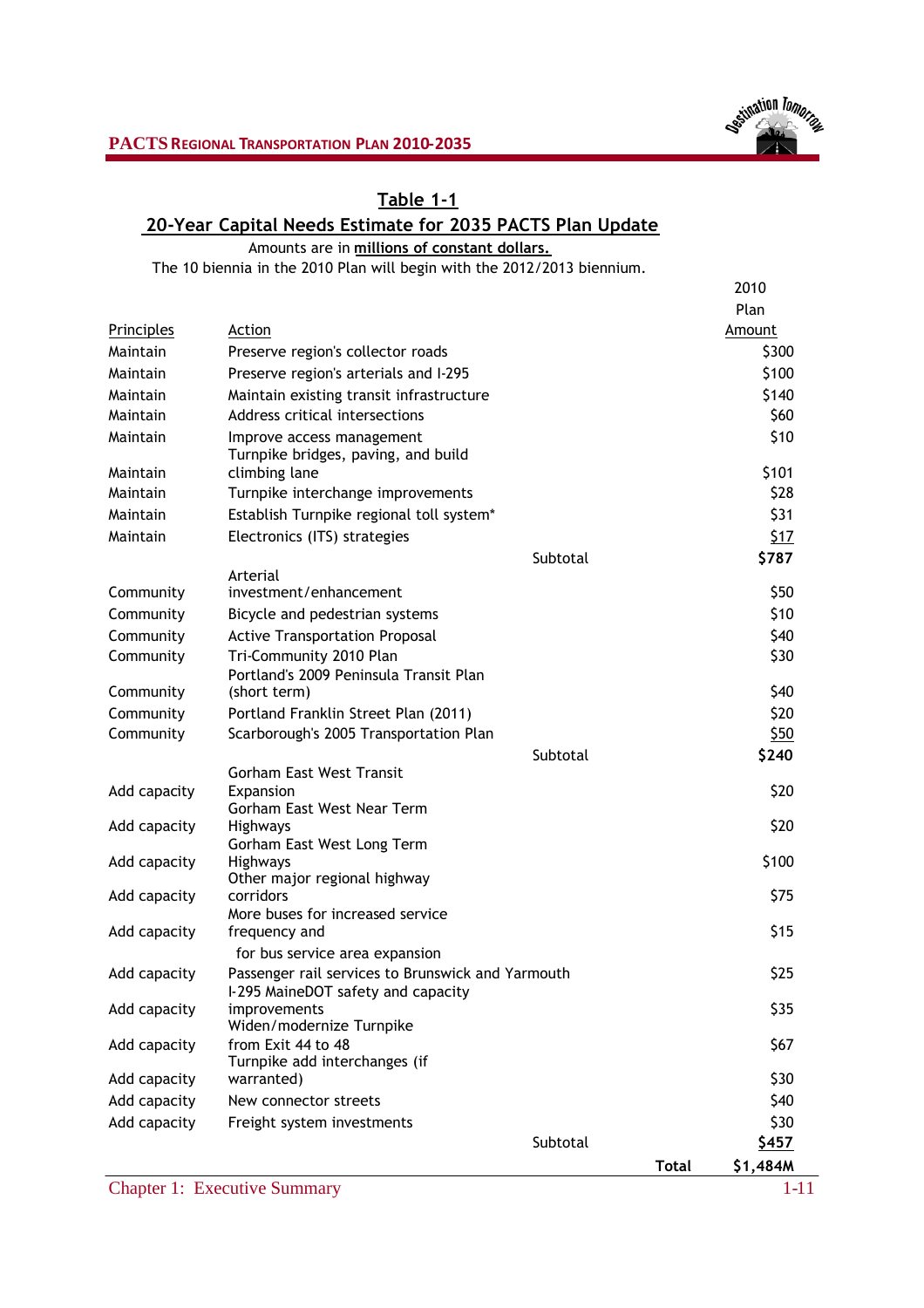

The box below highlights key components of the *Destination Tomorrow* 2010 Implementation Plan in Chapter 6. Many of these components, as well as many of the Plan's Guiding Policies and Strategies, overlap each other reflecting the close relationships that exist between transportation, land use and economic development.

### **Implementation Plan**

1. Implement key plan policies, including:

- maintain the existing roadway system while expanding, transit and freight transportation systems;
- address critical intersections incorporating the needs of all modes;
- coordinate land use, economic development and transit;
- continue development and refinement of the PACTS Transportation Project Land Use Policy implementation guidelines.
- 2. Work on the 36 strategies of *Destination Tomorrow* (See p. 4-3 for the list and their descriptions)
- 3. Continue to work with the MaineDOT, the Maine Turnpike Authority, the Congressional Delegation, the Maine Legislature and the transit providers and municipal officials to identify additional funding opportunities and secure additional transportation funding for the region.
- 4. Continue support of MaineDOT and Maine Turnpike Authority efforts to:
	- prioritize and make necessary investments to provide safe and efficient transportation service on the interstates and where interchanges connect to local streets through the year 2035.
	- maintain I-295 as the primary route for intra-regional traffic and the Maine Turnpike as the major route for traffic traveling through the region.
	- explore additional funding sources including additional tolled routes.